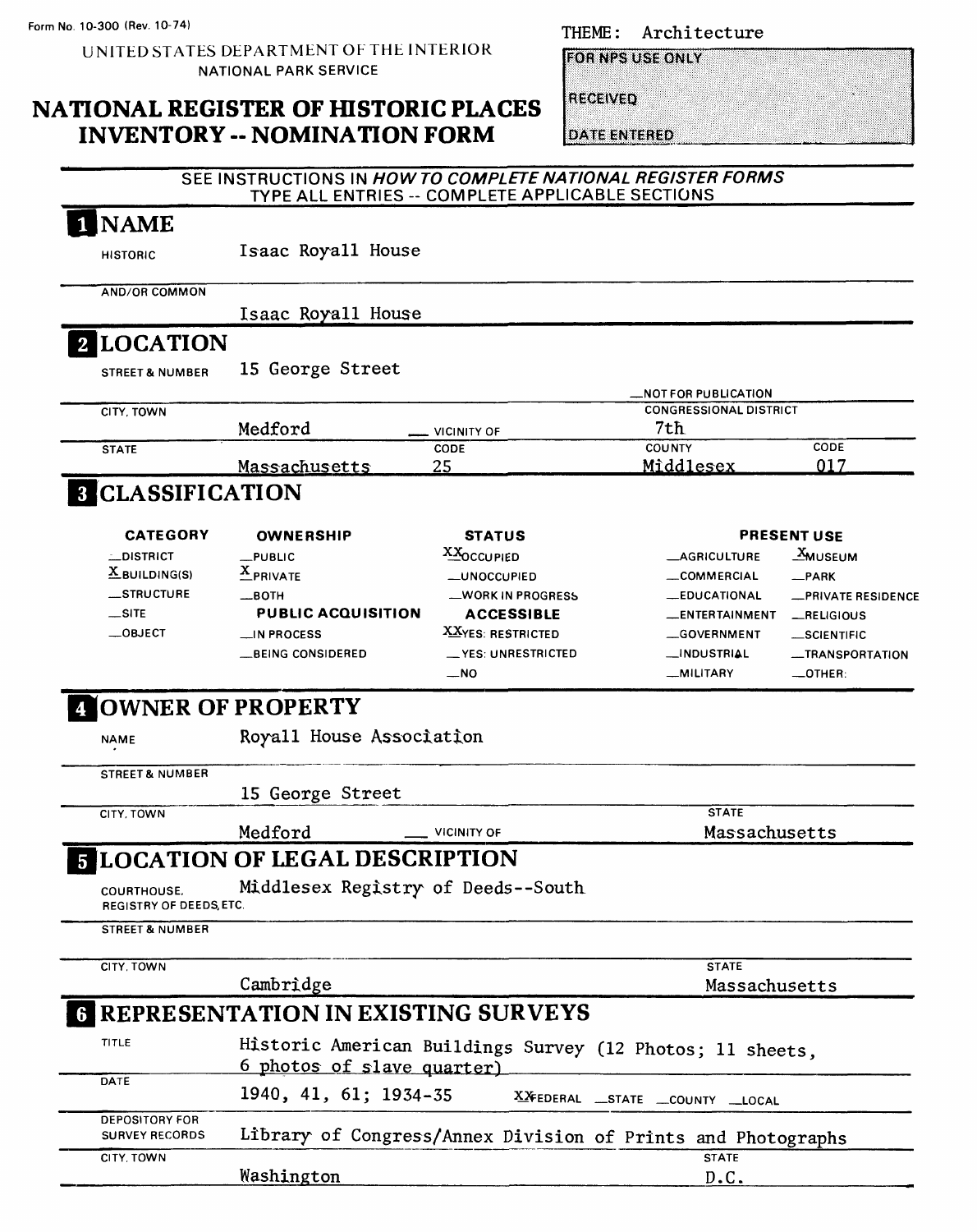

| <b>CONDITION</b>                          |                                               | <b>CHECK ONE</b>               | <b>CHECK ONE</b>                  |      |
|-------------------------------------------|-----------------------------------------------|--------------------------------|-----------------------------------|------|
| $X$ EXCELLENT<br>$\_\$ {GOOD}<br>$-$ FAIR | __DETERIORATED<br>__RUINS<br><b>UNEXPOSED</b> | <b>LUNALTERED</b><br>X ALTERED | X ORIGINAL SITE<br>$\equiv$ MOVED | DATE |

**DESCRIBE THE PRESENT AND ORIGINAL (IF KNOWN) PHYSICAL APPEARANCE**

The nucleus of the large Royall mansion was a seventeenth-century house, twoand-a-half stories high but only one room deep. Isaac Royal1 bought the house in 1732 and remodeled it between 1733-37. During this time the height was raised to a full three stories and the present eastern facade completed. The design of this facade utilizes elements of early Georgian style which were popular in the 1730's. Perhaps because wooden construction was less expensive or because a carpenter was more readily available than a mason, or both, he had the original brick surface recased with clapboarding. The angles were given wooden quoins and the windows received elaborately molded frames connected by spandrel panels to form continuous vertical strips. A modillioned cornice was placed under the roof eave and the entrance was given emphasis with an enframement of rusticated wood under Doric pilasters. A separate brick building to house slaves and other outbuildings was also erected.

Royall's son, Isaac, Jr., inherited the house on his father's death in 1739 and between 1747 and 1750 again remodeled. The present Georgian west facade was thus completed at this time, and the house as it stands today consists of a great three-story mass with a low-pitch gabled roof, three wood facades and one brick end wall.

The west facade has rusticated wood siding and giant Doric pilasters at the corners, a treatment that may have been suggested by the Shirley-Eustis House, built just at this time at Roxbury, only six miles away. Royall evidently desired even greater architectural richness than that of the Shirley House. for he added angular pediments over his first and second floor windows and an elaborate central doorway topped by a modillioned segmental pediment and flanked by Ionic pilasters.

These features reflect, in a provincial manner, the increased grandeur of high Georgian style. In both the east and west facade an additive, somewhat awkward handling of the forms reflect the interpretation of a local craftsman in contrast to the Shirley-Eustis House which illustrates a greater sophistication in its design.

The main interior rooms of the Royall House were either built anew or redecorated in the Georgian style at the time of the 1747-50 enlargement, giving Colonel Royall, Jr., a chance to emulate the standard set by the now demolished Thomas Hancock House, which had been built in Boston in 1737-40. The central entrance hall of the Royall House was divided midway by a paneled elliptical arch resting on scrolled capitals. The stair, with its doublespiral ed newel, twisted balusters, and paneled and scrolled step ends, followed the Hancock house example, and in the two main rooms the detail of the woodwork is so nearly identical to that of two main rooms in the Hancock House, done by William Moore in 1745-46, that it is most probable that they were done by the same hand.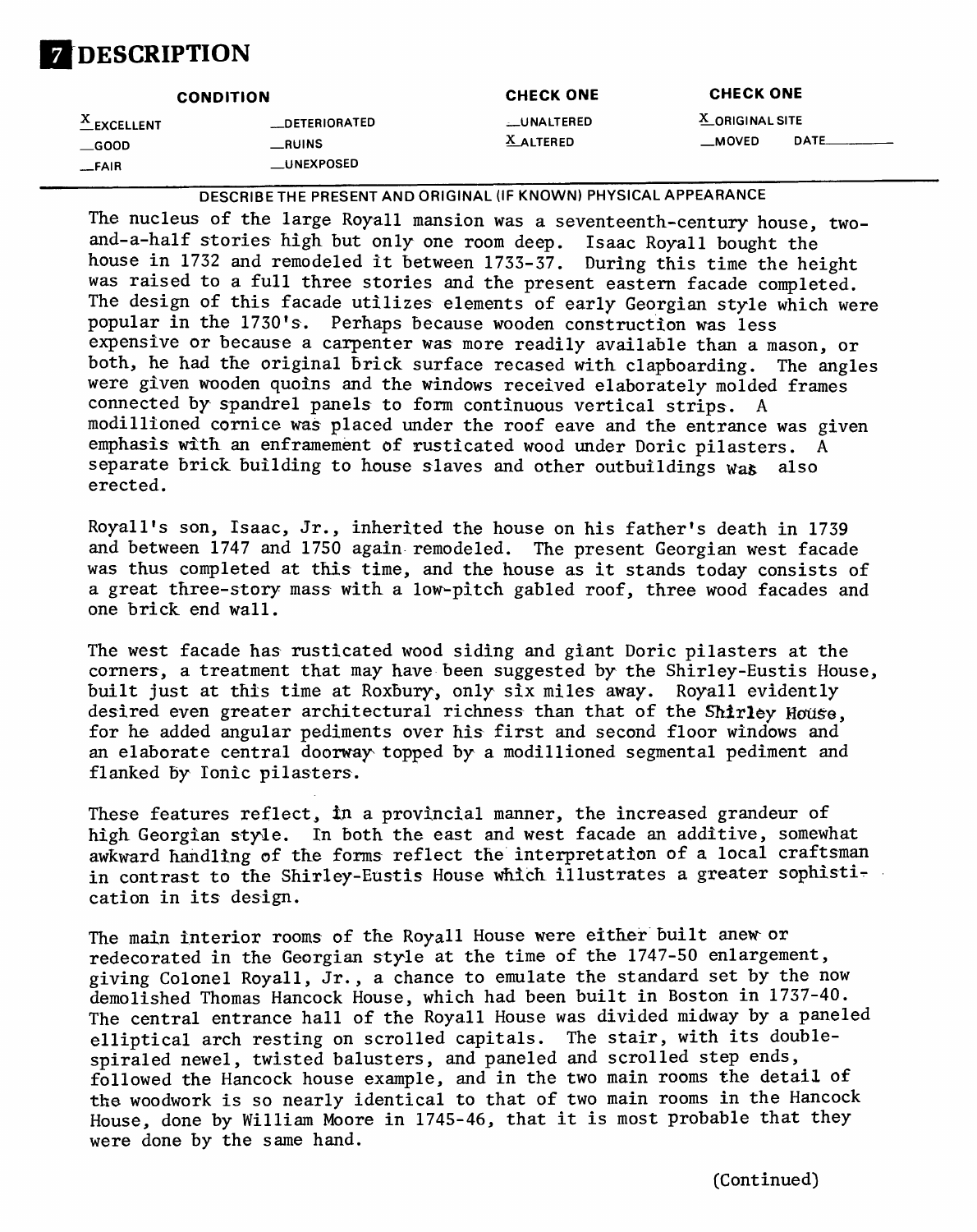# **[I SIGNIFICANCE**

| <b>PERIOD</b><br>_PREHISTORIC<br>$-1400-1499$   | ARCHEOLOGY-PREHISTORIC<br>ARCHEOLOGY-HISTORIC            | AREAS OF SIGNIFICANCE -- CHECK AND JUSTIFY BELOW<br>COMMUNITY PLANNING<br>_CONSERVATION | LANDSCAPE ARCHITECTURE<br>$\equiv$ LAW                         | RELIGION<br>$\_$ SCIENCE                                                             |
|-------------------------------------------------|----------------------------------------------------------|-----------------------------------------------------------------------------------------|----------------------------------------------------------------|--------------------------------------------------------------------------------------|
| $-1500-1599$<br>$-1600-1699$<br>$X_{1700-1799}$ | <b>AGRICULTURE</b><br><b>AARCHITECTURE</b><br><b>ART</b> | ECONOMICS<br><b>LEDUCATION</b><br><b>ENGINEERING</b><br>_EXPLORATION/SETTLEMENT         | <b>LITERATURE</b><br>_MILITARY<br>_MUSIC<br><b>_PHILOSOPHY</b> | <b>SCULPTURE</b><br>_SOCIAL/HUMANITARIAN<br><b>THEATER</b><br><b>LIRANSPORTATION</b> |
| $-1800-1899$<br>$-1900-$                        | <b>COMMERCE</b><br>COMMUNICATIONS                        | _INDUSTRY<br><b>INVENTION</b>                                                           | _POLITICS/GOVERNMENT                                           | $\equiv$ OTHER (SPECIFY)                                                             |

## SPECIFIC DATES 1733-37, 1747-50 **BUILDER/ARCHITECT**

### **STATEMENT OF SIGNIFICANCE**

Built about 1692 and remodeled in 1733-37 and again in 1747-50, the Isaac Royall House is an outstanding example of a seventeenth-century house transformed into a Georgian residence. The east and west facades, each done in a different stage of remodeling, are of particular architectural interest as representations of the phase of Georgian style current during their construction. Although a less than academic interpretation by some local carpenter-builder, the two facades present an interesting study in the development of Georgian architecture. The interiors are also of an especially high quality.

#### **HISTORY**

The Isaac Royal1 House is one-half-mile south of Medford Square, facing Main Street below the Mystic River. The estate was owned originally by the Winthrop family, granted to them in 1631. It was purchased from them by Elizabeth Lidgett, who gave it to her son Charles. He, however, was a follower of Andros, and was ordered to leave the province with the unpopular governor.

Lieutenant-governor John Usher, brother-in-law of Colonel Lidgett, came into possession of the house through the entanglement of its owners lawsuits.

The original nucleus of the present large Royall House was a brick dwelling two-and-a-half stories high and one room deep, erected about 1692, This structure was first enlarged by John Usher, who lived there until 1726. Colonel Isaac. Royall, a wealthy merchant of Antigua, purchased the property in 1732. Royall brought twenty-seven slaves with him from the West Indies and built a separate structure of brick to house them. Between 1733 and 1736, he extensively remodeled the house in the Georgian style. The height was raised to full three stories and the present east facade was completed at this time. The plans for this remodeling are said to have been drawn in Antigua from a nobleman's house which Royall admired.

Royall's son, Isaac, Jr., inherited the house on his father's death in 1739 and between 1747 and 175Q remodeled the west facade. Royall, Jr, held the office of selectman for a long time, first in Charlestown and then in Medford. He was also a member of the Provincial Governor's Council for 22 years. Although not an avowed Tory, like many owners of property, he feared the failure of rebellion and fled to Halifax. From there he went on to England where he died of smallpox in Kensington in 1781. Soon after he left, his estate in Medford

(Continued)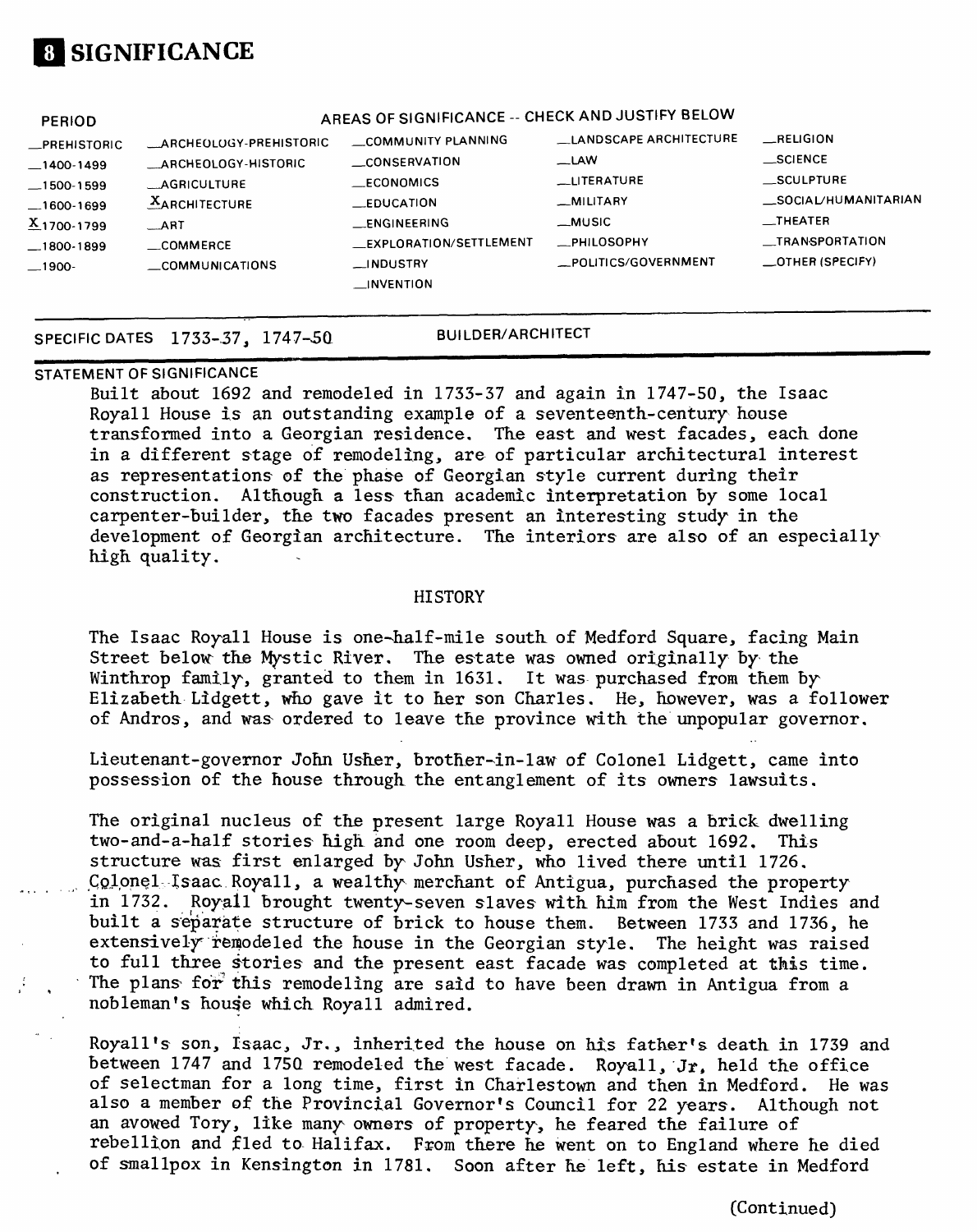# *S* MAJOR BIBLIOGRAPHICAL REFERENCES

(See Continuation Sheet)

 $\label{eq:conformal} \begin{array}{lll} \text{conformal} & \text{in order} & \text{in} \\ \end{array}$ 

|                                                                                                                                                                                          | <b>IDGEOGRAPHICAL DATA</b><br>ACREAGE OF NOMINATED PROPERTY C. 2 acres |                                                                                           |                                                                                                                                 |
|------------------------------------------------------------------------------------------------------------------------------------------------------------------------------------------|------------------------------------------------------------------------|-------------------------------------------------------------------------------------------|---------------------------------------------------------------------------------------------------------------------------------|
| UTM REFERENCES                                                                                                                                                                           |                                                                        |                                                                                           |                                                                                                                                 |
| $A^{1.9}$<br>ZONE<br>EASTING<br>C.                                                                                                                                                       | $[3]2,6]2,0,0]$ $[4,6]9,7]4,7,0]$<br><b>NORTHING</b>                   | B I<br><b>EASTING</b><br>ZONE<br>D                                                        | <b>NORTHING</b>                                                                                                                 |
| <b>VERBAL BOUNDARY DESCRIPTION</b>                                                                                                                                                       |                                                                        |                                                                                           |                                                                                                                                 |
| (See Continuation Sheet)                                                                                                                                                                 |                                                                        |                                                                                           |                                                                                                                                 |
|                                                                                                                                                                                          |                                                                        |                                                                                           |                                                                                                                                 |
|                                                                                                                                                                                          |                                                                        |                                                                                           | LIST ALL STATES AND COUNTIES FOR PROPERTIES OVERLAPPING STATE OR COUNTY BOUNDARIES                                              |
| <b>STATE</b>                                                                                                                                                                             | CODE                                                                   | <b>COUNTY</b>                                                                             | CODE                                                                                                                            |
| <b>STATE</b>                                                                                                                                                                             | CODE                                                                   | COUNTY                                                                                    | CODE                                                                                                                            |
| <b>III</b> FORM PREPARED BY<br>original prepared by Charles Snell, 1968.<br>ORGANIZATION<br>Historic Sites Survey                                                                        |                                                                        |                                                                                           | NAME/TITLE Patricia Heintzelman, Architectural Historian, Landmark Review Project;<br>DATE<br>August 1975                       |
| <b>STREET &amp; NUMBER</b><br>1100 L Street NW.<br><b>CITY OR TOWN</b>                                                                                                                   |                                                                        |                                                                                           | <b>TELEPHONE</b><br>202-523-5464<br><b>STATE</b>                                                                                |
| Washington                                                                                                                                                                               |                                                                        |                                                                                           | D.C. 20240                                                                                                                      |
| <b>IZ STATE HISTORIC PRESERVATION OFFICER CERTIFICATION</b>                                                                                                                              |                                                                        |                                                                                           |                                                                                                                                 |
| <b>NATIONAL</b> ___                                                                                                                                                                      |                                                                        | THE EVALUATED SIGNIFICANCE OF THIS PROPERTY WITHIN THE STATE IS:<br>STATE <sub>____</sub> | LOCAL                                                                                                                           |
| hereby nominate this property for inclusion in the National Register and certify that it has been evaluated according<br>criteria and procedures set forth by the National Park Service. |                                                                        |                                                                                           | As the designated State Historic Preservation Officer for the National Historic Preservation Act of 1966 (Public Law 89-665), I |
| FEDERAL REPRESENTATIVE SIGNATURE                                                                                                                                                         |                                                                        |                                                                                           | <b>Boundary Certified</b>                                                                                                       |
| <b>TITLE</b>                                                                                                                                                                             |                                                                        |                                                                                           | <b>DATE</b><br>/date                                                                                                            |
| FOR NPS USE ONLY<br>I HEREBY CERTIFY THAT THIS PROPERTY IS INCLUDED IN THE NATIONAL REGISTER                                                                                             |                                                                        |                                                                                           |                                                                                                                                 |
| DIRECTOR, OFFICE OF ARC<br><b>ATTEST</b>                                                                                                                                                 |                                                                        | <b>LARRERVATION</b>                                                                       | DATE<br>DATE                                                                                                                    |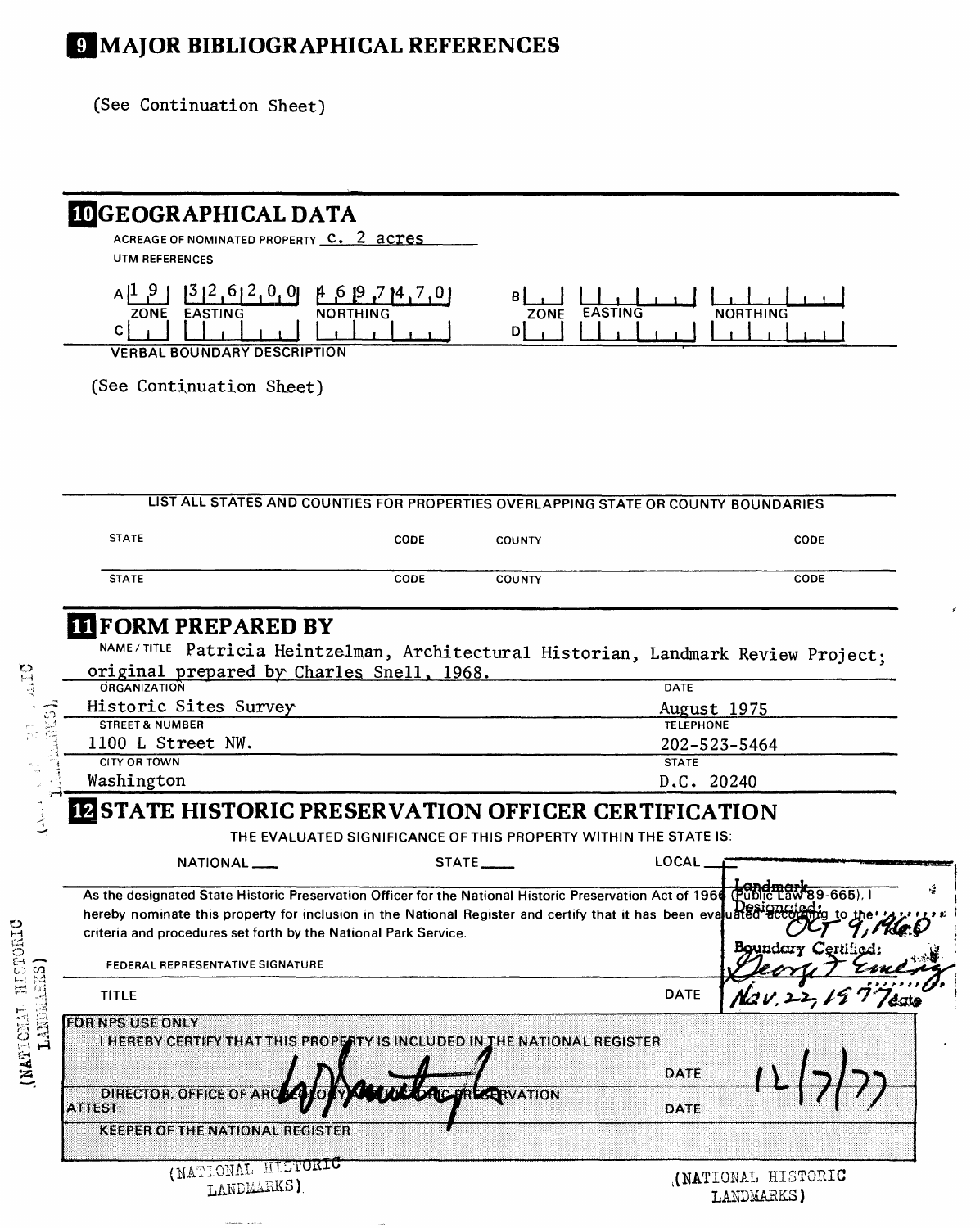| <b>FOR NPS USE ONLY</b> |     |
|-------------------------|-----|
| <b>RECEIVED</b>         | . . |
| DATE ENTERED            |     |

## **NATIONAL REGISTER OF HISTORIC PLACES INVENTORY -- NOMINATION FORM**

| DATE ENTERED |  |
|--------------|--|
|              |  |

**CONTINUATION SHEET ITEM NUMBER** 7 **PAGE** 2

Both the west parlor and the great marble chamber above it are fully paneled with applied pilasters, Doric below and Corinthian in the bedroom. The columns in the bedroom are painted to imitate colored marble which creates a rich elegant effect. Both rooms have interior end fireplaces, but an appearance of awkward projection in the room is avoided by the use of alcoves on either side of the fireplace, with elliptical arches, window seats, and paneled folding shutters. The bedroom fireplace is framed by an eared architrave, with a single panel of unusual size above, but lacks a mantel shelf. Three rows of Dutch tiles adorn the sides of the fireplace recess; the living room fireplace has not only these, but an additional row framing the opening.

The house has received expert treatment in recent years in relation to the restoration of interior paint colors, draperies and wallpapers.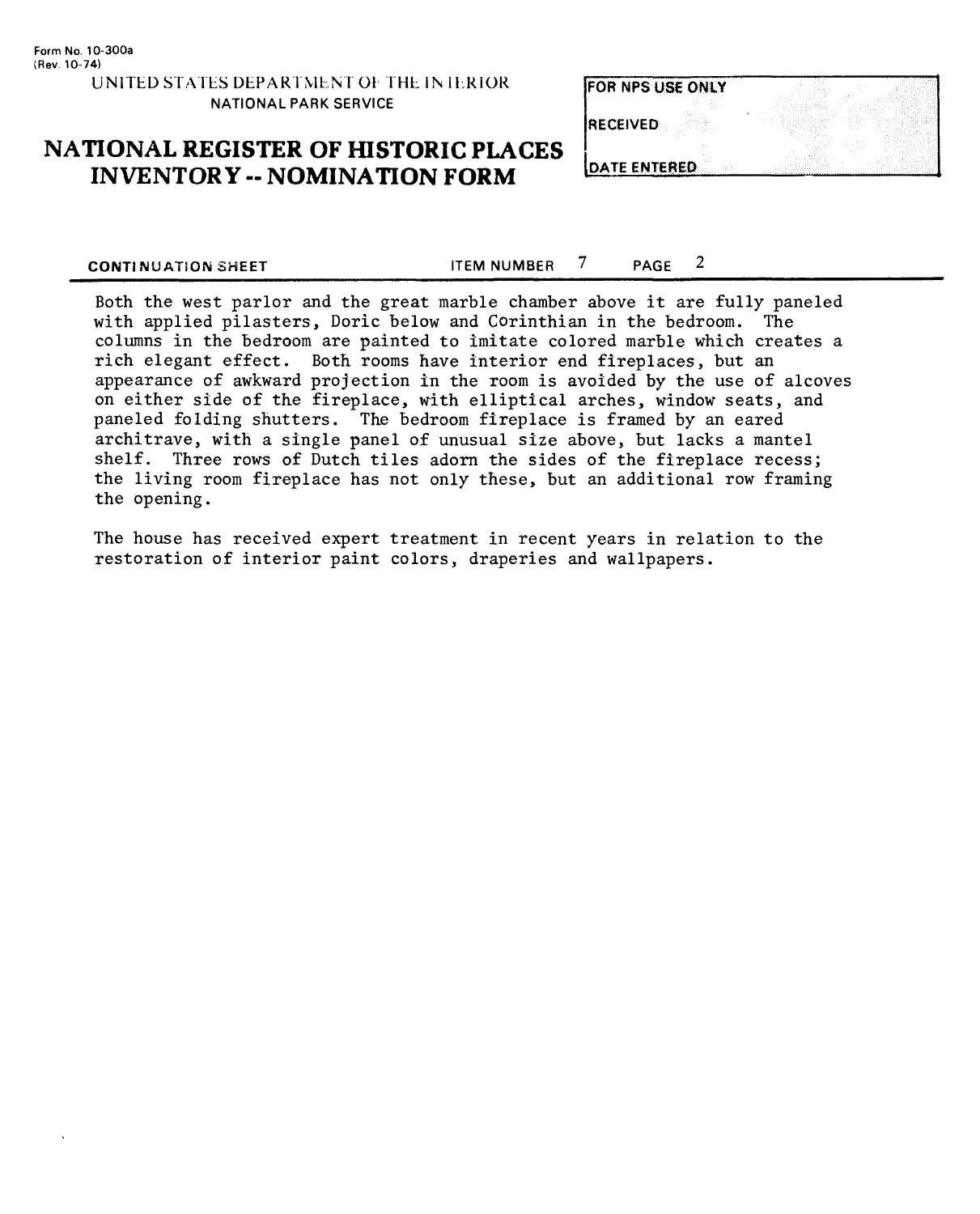| <b>IFOR NPS USE ONLY</b> |  |
|--------------------------|--|
| <b>IRECEIVED</b>         |  |
| <b>DATE ENTERED</b>      |  |

## **NATIONAL REGISTER OF fflSTORIC PLACES INVENTORY - NOMINATION FORM**

**CONTINUATION SHEET ITEM NUMBER 8** PAGE 2

was placed in charge of Dr. Simon Tufts, a neighbor and friend, who served as his agent and was faced with the difficult problems in trying to operate the huge farm. After Bunker Hill and while the siege of Boston lasted, the house was the headquarters of Colonel John Stark.

After the government took possession of the property it was returned to the Royall heirs in 179Q, They in turn sold it to a syndicate. In 1810 Jacob Tidd came into possession of the estate which remained in his family for fifty-one years. The house was rented by the Daughters of the American Revolution in 1896, and acquired by the Isaac Royall House Association in 1908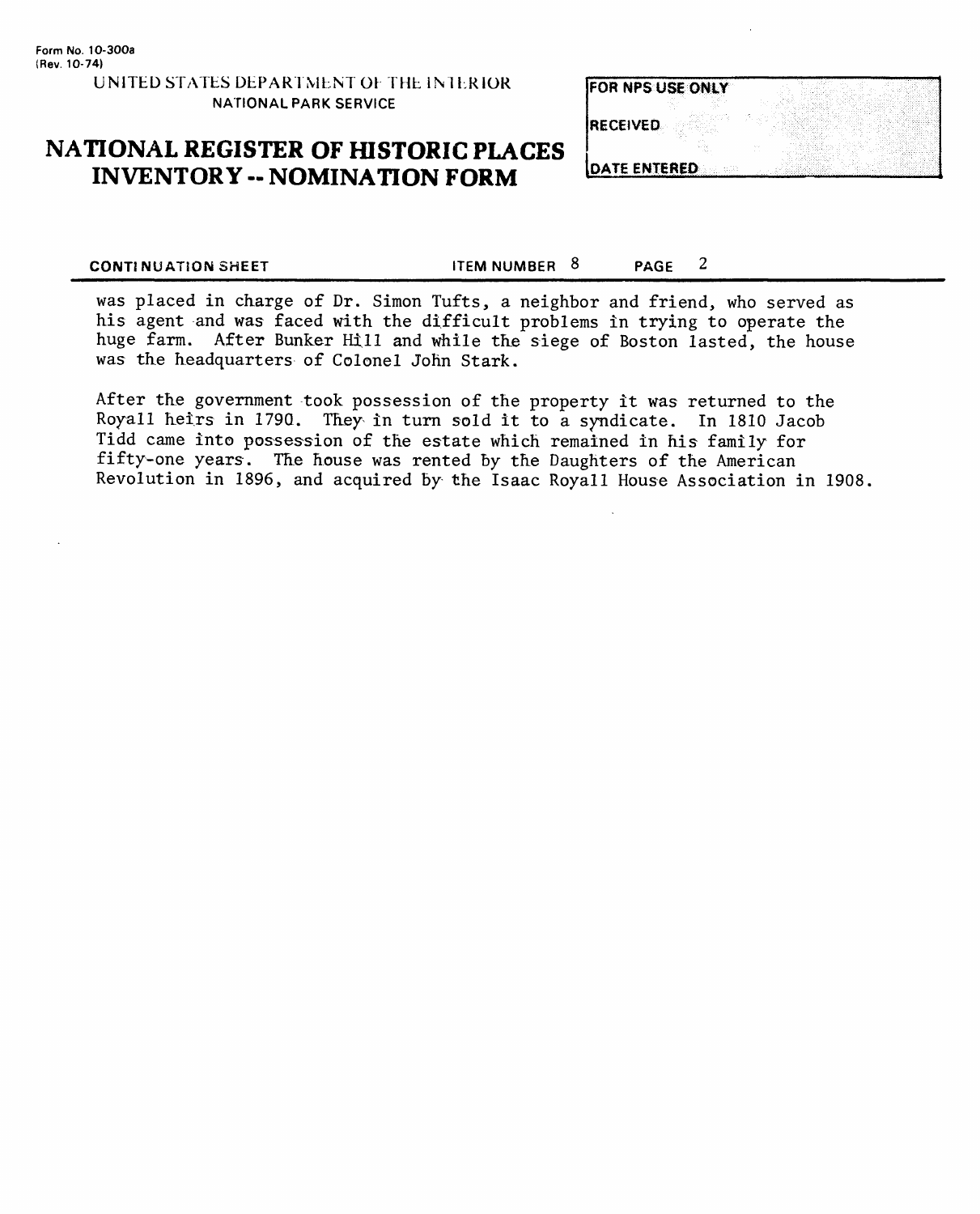## **NATIONAL REGISTER OF HISTORIC PLACES INVENTORY -- NOMINATION FORM**

| <b>FOR NPS USE ONLY</b> |  |
|-------------------------|--|
|                         |  |
| <b>RECEIVED</b>         |  |
|                         |  |
|                         |  |
| <b>IDATE ENTERED</b>    |  |

**CONTINUATION SHEET** FIRM NUMBER 9 PAGE 1 Kimball, Fiske, Domestic Architecture of the American Colonies and of the Early Republic, New York, 1922.

Morrison, Hugh, Early American Architecture, New York, 1952.

al construction

Northend, Mary H., Historic Houses of New England, Boston, 1914.

Pierson, William H. Jr., American Buildings and Their Architects: The Colonial and Neo-Classical Period, Garden City, N. Y., 1970.